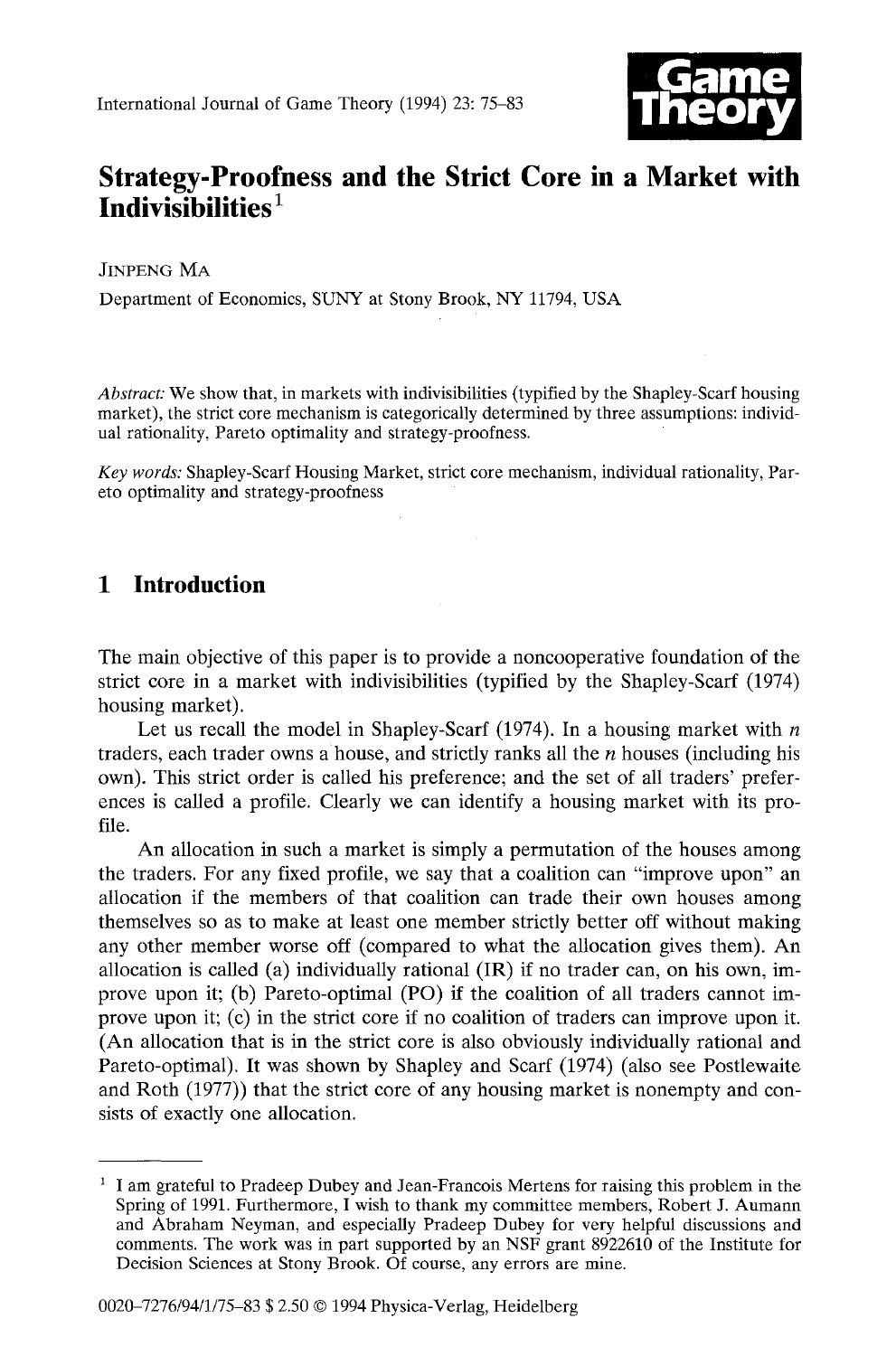A mechanism is a map from profiles to allocations. Any solution, which prescribes allocations in housing markets, can be viewed as a mechanism. We will say a mechanism satisfies the IR or PO properties if, for every profile, the corresponding allocation is IR or PO with respect to that profile. The IR and PO properties are so basic that almost all solutions satisfy them.

Once a specific mechanism is instituted, and traders fully know it, a wellknown fundamental issue comes up: could it be that traders will have incentive to strategically misrepresent their true preferences? To avoid this situation, a key desirable property of mechanisms is strategy-proofness. Precisely, a mechanism is (individually) *strategy-proof* (SP) if, given an arbitrary profile, no trader can (by unilaterally misrepresenting his preference while others stay put) obtain a house that is better for him compared to the house he gets when he reveals his true preference.

The main result of this paper is that a mechanism satisfies IR, PO and SP properties if, and only if, it is the strict core mechanism.

The paper is organized as follows: section 2 introduces notation and definitions, section 3 proves the main result, section 4 gives some remarks and section 5 provides a variant of the main result for the case when preferences are not strict.

### **2 Definitions**

Let  $N=\{1, 2, ..., n\}$  denote the set of traders. Each trader i possesses an initial endowment  $e_i$ , of one unit of a "personalized" indivisible commodity (e.g. a house). Also he wishes to consume no more than one unit of any such commodity. Abusing notation slightly, let N represent the set of commodities as well<sup>2</sup>. Denote the set of all permutations of N by  $\Omega$ . An element in  $\Omega$  corresponds to a strict preference of N. A profile of preferences  $P=(P_1, ..., P_n) \in \Omega^n$ , where  $P_i$  denotes the preference of the trader *i*, determines a housing market  $\epsilon(P)$ .

An element x in  $\Omega$  also represents an *allocation*<sup>2</sup> of  $\epsilon(P)$ . Similarly, for a coalition  $T\subset N$  with  $T\neq\emptyset$ , a *T-allocation*  $y<sup>T</sup>$  is defined by a permutation of the set *T*. (Thus an N-allocation is simply an allocation.) A T-allocation  $y<sup>T</sup>$  *weakly dominates* an allocation x of  $\epsilon(P)$  if for all<sup>3,4</sup>  $i \epsilon T$ ,  $\neg x_i P_i y_i^T$  and for some  $j \epsilon T$ ,  $y_i^T P_i x_i$ . A Tallocation  $y^T$  *dominates* an allocation x of  $\epsilon(P)$  if  $y_i^T P_i x_i$  for all  $i \in T$ .

The core  $C\epsilon(P)$  and the strict core  $SC\epsilon(P)$  of a housing market  $\epsilon(P)$  are defined as follows.

<sup>&</sup>lt;sup>2</sup> It will be always clear from the context whether the element in N (in  $\Omega$ ) is a trader or a commodity (a preference or an allocation).

 $3 \rightarrow$  = not.

<sup>&</sup>lt;sup>4</sup> We use the notation  $x_i(y_i^T)$  instead of  $x(i)$  ( $y^T(i)$ ) to represent the commodity assigned to trader *i* under the allocation x (T-allocation  $y^T$ ).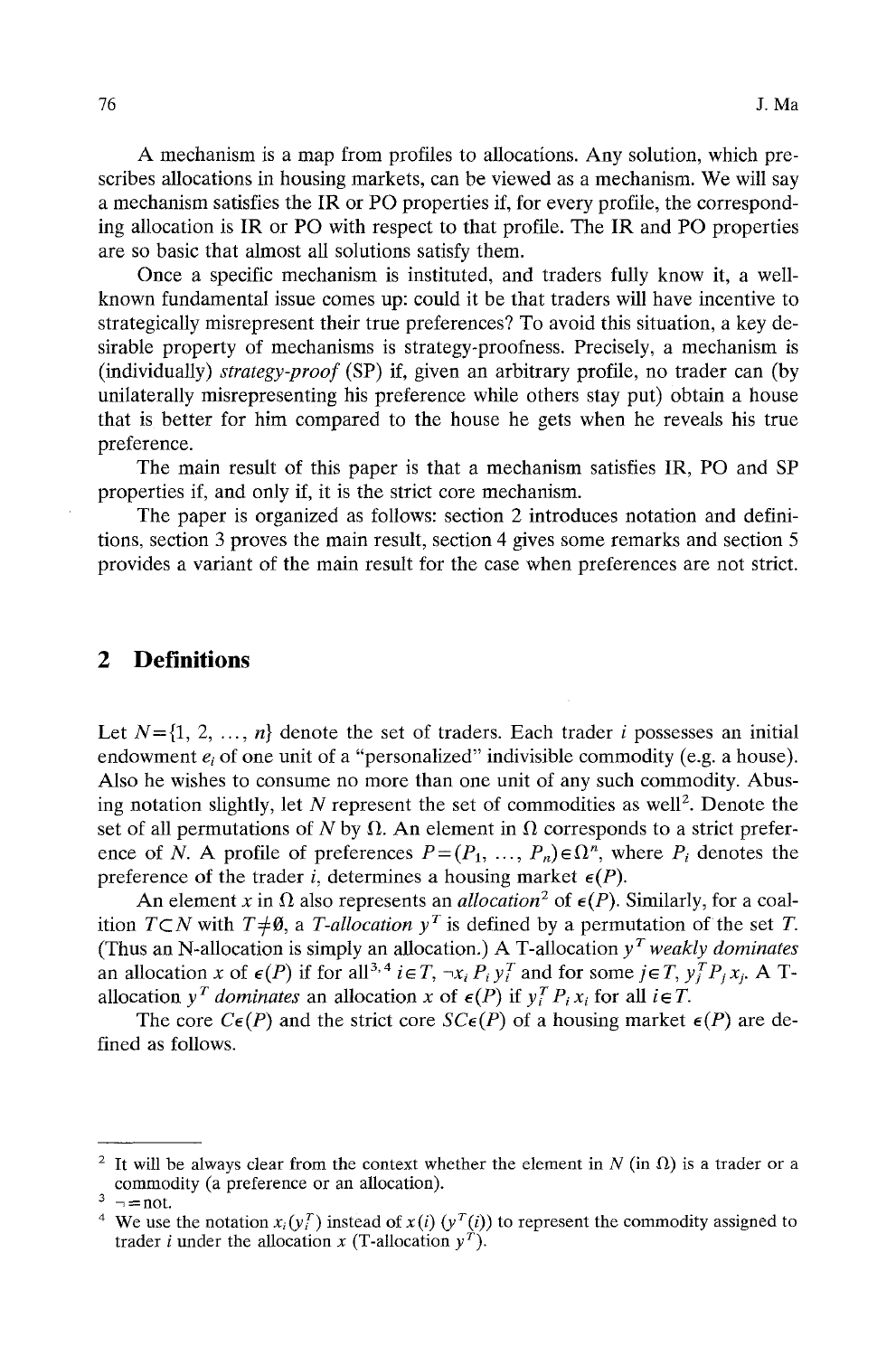*Definition 1.* The Core  $C_{\epsilon}(P)$  (the Strict core  $SC_{\epsilon}(P)$ ) consists of all allocations x of  $\epsilon(P)$  which are not dominated (not weakly dominated) by any T-allocation  $(T\subset N)$ .

It suffices to consider the direct revelation allocation mechanism because of the well-known revelation principle.

*Definition 2.* A mechanism  $\phi$  is a map  $\phi: \Omega^n \to \Omega$  from profiles in  $\Omega^n$  to allocations in  $\Omega$ .

We will impose three properties on a mechanism, namely: Individual Rationality, Pareto Optimality and Strategy-proofness..

*Definition 3.* Individual Rationality (IR). An allocation  $x \in \Omega$  is IR w.r.t<sup>5</sup> a profile *P* if  $\neg e_i P_i x_i$  for all  $i \in N$ .

Denote the set of all allocations that are IR w.r.t the profile P by *IR (P).* 

*Definition 4.* A mechanism  $\phi$  satisfies IR if  $\phi(P) \in IR(P)$  for all  $P \in \Omega^n$ .

*Definition 5.* Pareto Optimality (PO). An allocation x is PO w.r.t the profile P if it is not weakly dominated by any N-allocation.

Denote the set of all allocations that are PO w.r.t the profile P by *PO (P).* 

*Definition 6.* A mechanism  $\phi$  satisfies PO if  $\phi(P) \in PO(P)$  for all  $P \in \Omega^n$ .

Denote  $P_{-i}=(P_1, ..., P_{i-1}, P_{i+1}, ..., P_n)$  and  $(P_{-i}, P_i')=(P_{-i}|P_i')=(P_1, P_1')$  $\ldots, P_{i-1}, P'_i, P_{i+1}, \ldots, P_n$ .

*Definition 7.* Strategy Proofness (SP). A mechanism  $\phi$  satisfies SP if for all  $i \in N$ , all  $Q \in \Omega^n$ , all  $P_i \in \Omega$ , all  $P'_i \in \Omega$ , we have  $\neg \phi_i(Q_{-i}, P'_i) P_i \phi_i(Q_{-i}, P_i)$ .

### **3 The Main Result**

It was shown by Postlewaite and Roth (1977) that  $|SC\epsilon(P)| = 1$  for all  $P \epsilon \Omega^n$ .

*Definition 8.* The map  $P \rightarrow SC \epsilon(P)$  is called the strict core mechanism and is denoted by  $\varphi$ .

*Theorem 1. A mechanism*  $\psi$  *satisfies IR, PO and SP on*  $\Omega^n$  *if, and only if,*  $\psi = \varphi$ *.* 

<sup>&</sup>lt;sup>5</sup> with respect to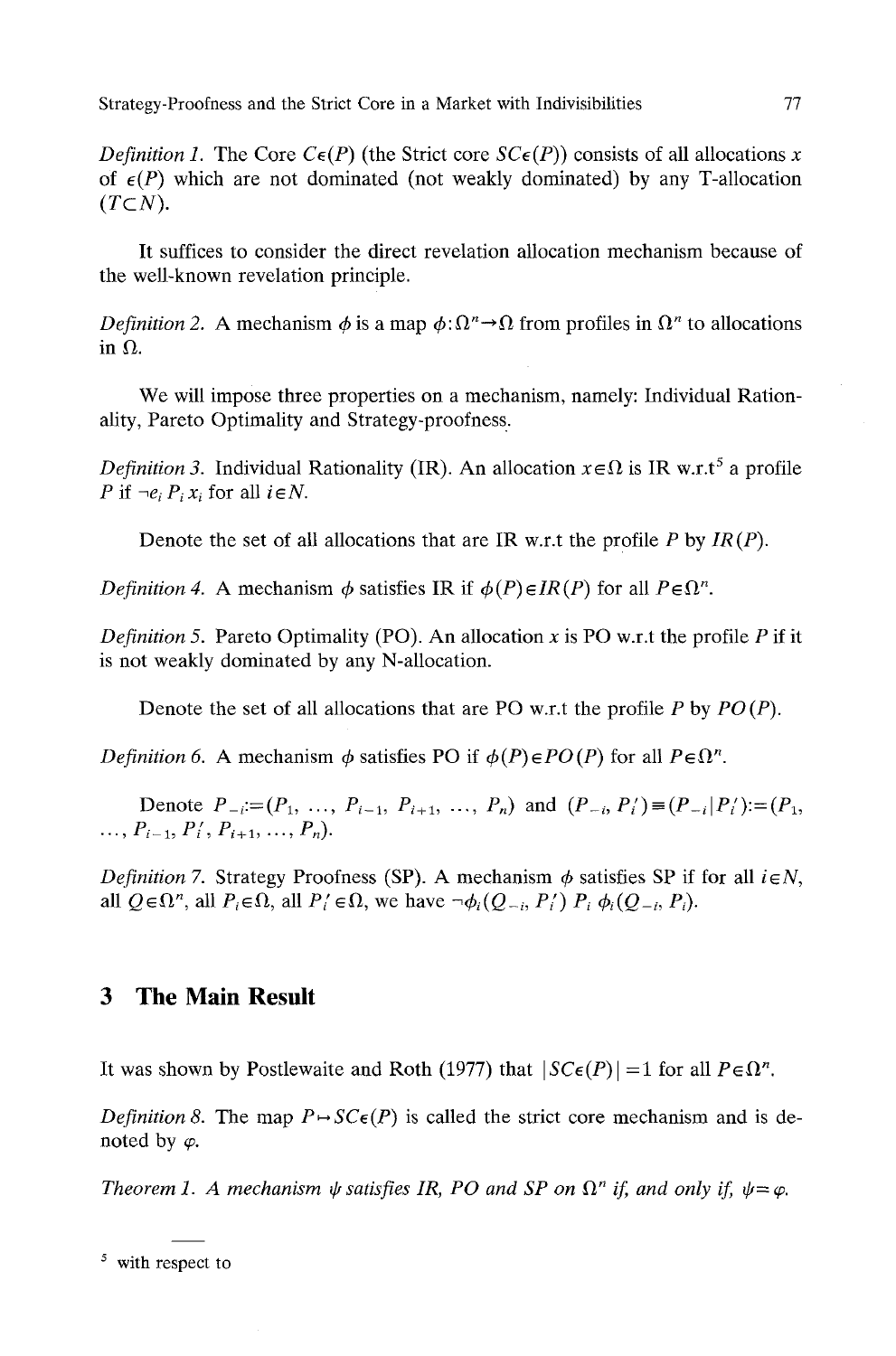We prepare for the proof with some lemmas.

Given  $P \in \Omega^n$  and two allocations x,  $y \in \Omega$ , define

$$
J(x, y, P) := \{ j \in N : x_j P_j y_j \}.
$$
 (1)

Clearly the three sets  $J(x, y, P)$ ,  $J(y, x, P)$  and  $N\setminus (J(x, y, P) \cup J(y, x, P))$  form a partition of N.

*Lemma 1. Let x,*  $y \in PO(P)$  *be two PO allocations w.r.t P, and suppose*  $x \neq y$ *. Then*  $J(x, y, P) \neq \emptyset$ .

*Proof.* If  $J(x, y, P) = \emptyset$ , then  $\neg x_i P_i y_i$  for all  $i \in N$ . We must have either (a).  $y_i P_i x_i$ for some  $i \in N$ ; or (b).  $\neg y_i P_i x_i$  for all  $i \in N$ . (a) implies that x is not in  $PO(P)$  and (b) implies  $x = y$ . Both cases lead to a contradiction.

*Lemma 2. Let*  $x \in SC\epsilon(P)$  *and*  $y \in IR(P) \cap PO(P)$  *with*  $x \neq y$ *. Then*  $\exists j \in J(x, y, P)$ *such that*  $x_i$   $P_i$   $y_i$   $P_i$   $e_i$ .

*Proof.* By Lemma 1,  $J(x, y, P) \neq \emptyset$ . Suppose  $x_i P_i y_i P_i e_j$  is false for all  $j \in J(x, y, P)$ . Then, since y is IR,  $y_i = e_i$  for all  $j \in J(x, y, P)$ . Let  $S = N \setminus (J(x, y, P) \cup J(y, x, P))$ . Also let  $T = S \left( \frac{J}{y, x, P} \right)$  and note that the union is disjoint. Clearly the restriction of the allocation y to the coalition T is a T-allocation, and since  $J(y, x, P) \neq \emptyset$  by Lemma 1, y weakly dominates the allocation x, contradicting that  $x \in SC \epsilon(P)$ .  $\Box$ 

For  $P \in \Omega^n$ , define

$$
T_P = \{ i \in N : \exists \text{ a house } h \in N \text{ such that } \varphi_i(P) P_i h P_i e_i \};
$$
\n
$$
(2)
$$

and the profile of preferences  $P' = (P'_1, \ldots, P'_n) \in \Omega^n$  as follows:

$$
P'_{i} = \begin{cases} \text{truncation of } P_{i} & \text{ranked according to } P_{i} \\ (\dots, \dots, \varphi_{i}(P), \ e_{i}, \dots, \dots) & \text{if } i \in T_{P} \\ P_{i} & \text{if } i \in N \setminus T_{P} \end{cases} \tag{3}
$$

*Notation:* Let  $T \subset N$  be any subset of N. Denote  $P_T = (P_i)_{i \in T}$  and  $P_{-T} = P_{N \setminus T}$ .

*Lemma 3.*  $\varphi(P) = \varphi(P') = \varphi(P'_{-T}, P_T)$  for all subsets  $T \subset N$ .

*Proof.* Obvious. □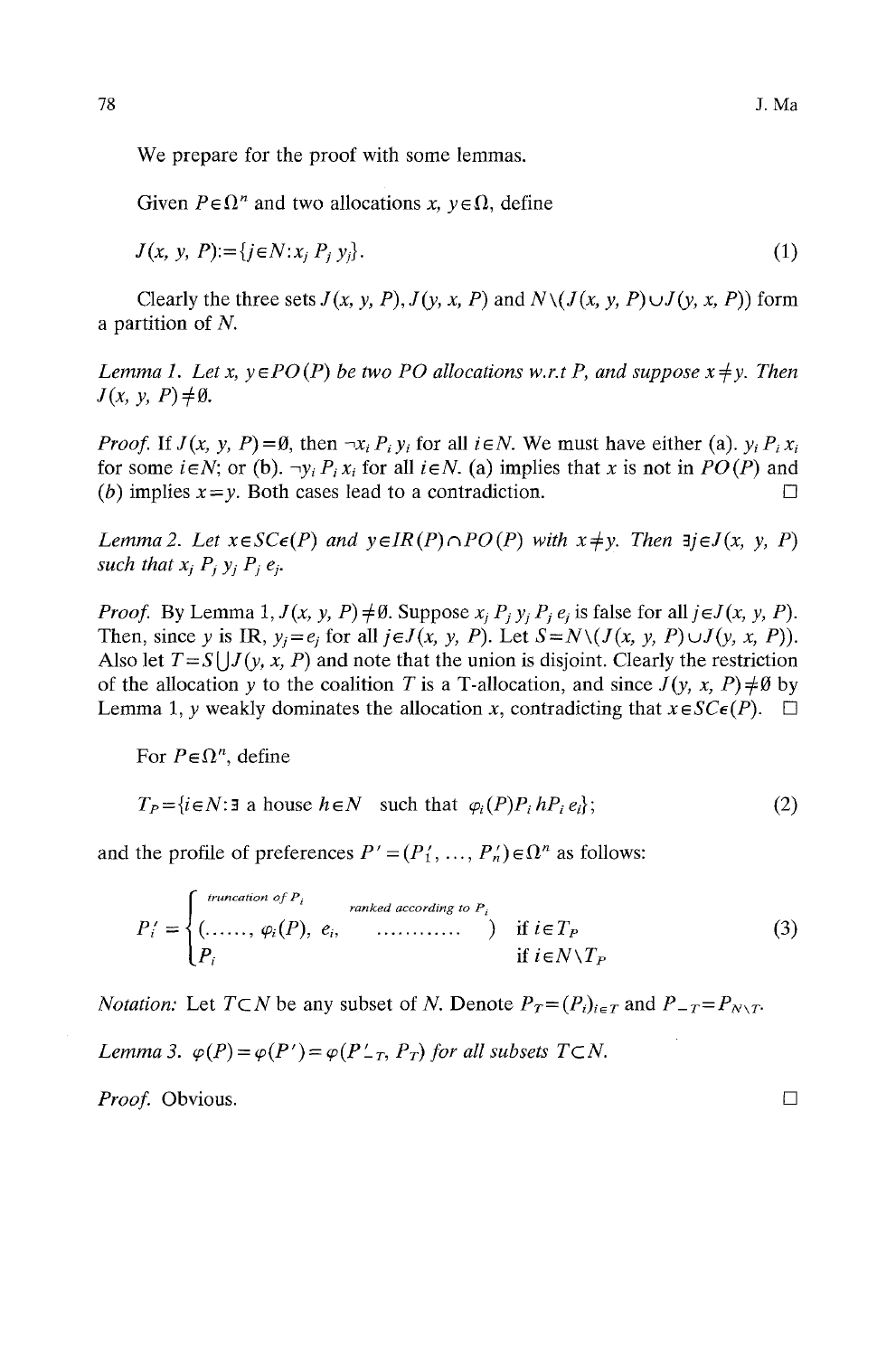*Lemma 4.*  $\varphi(P') = \psi(P')$ .

*Proof.* Suppose  $\varphi(P') \neq \psi(P')$ . Then by Lemma 2,  $\exists j \in J(\varphi(P'), \psi(P'), P')$  such that

$$
\varphi_i(P')\,P'_i\,\,\psi_i(P')\,P'_i\,e_i\,. \tag{4}
$$

But by the construction of  $P'$  in (3) and by the fact (see Lemma 3) that  $\varphi(P') = \varphi(P)$ , we have for each  $j \in N$  either (a).  $e_j$  follows  $\varphi_j(P')$  in P<sub>j</sub> immediately or (b).  $e_i = \varphi_i(P')$  in  $P'_i$ . In any case we contradict (4).

*Lemma 5.*  $\varphi(P_{-T}, P_T) = \psi(P_{-T}, P_T)$  *for any subset*  $T \subset N$ .

*Proof.* Because of Lemma 4, it is sufficient to prove Lemma 5 for all subsets  $T \subset T_p$ . This is done by induction. When  $|T| = 0$ , Lemma 4 gives us the desired conclusion. Now assume  $\varphi(P_{-T}, P_T) = \psi(P_{-T}, P_T)$  for any  $|T| = k$ .

Suppose  $\varphi(P_{-T}, P_T) \neq \psi(P_{-T}, P_T)$  for some  $|T| = k+1$ . For convenience, denote  $Q=(P_{-T}, P_T)$ . Then by Lemma 2,  $\exists j \in J(\varphi(Q), \psi(Q), Q)$  such that

$$
\varphi_j(Q) Q_j \psi_j(Q) Q_j e_j. \tag{5}
$$

*If*  $j \in N \setminus T$ , then by Lemma 3 we get from (5):

$$
\varphi_j(P) P'_j \psi_j(Q) P'_j e_j, \qquad (6)
$$

which is impossible by the construction of the  $P'_i$  (since either  $e_i$  follows  $\varphi_i(P)$ ) immediately or  $e_i = \varphi_i(P)$  in  $P'_i$  for all  $j \in N \setminus T$ ).

If  $j \in T$ , then by Lemma 3 we have:

$$
\varphi_j(Q) = \varphi_j(Q_{-j}, P'_j), \tag{7}
$$

and by our induction hypothesis, we have:

$$
\varphi_j(Q_{-j}, P'_j) = \psi_j(Q_{-j}, P'_j). \tag{8}
$$

Thus we get from  $(5)$ ,  $(7)$  and  $(8)$ :

$$
\psi_j(Q_{-j},P'_j) P_j \psi_j(Q). \tag{9}
$$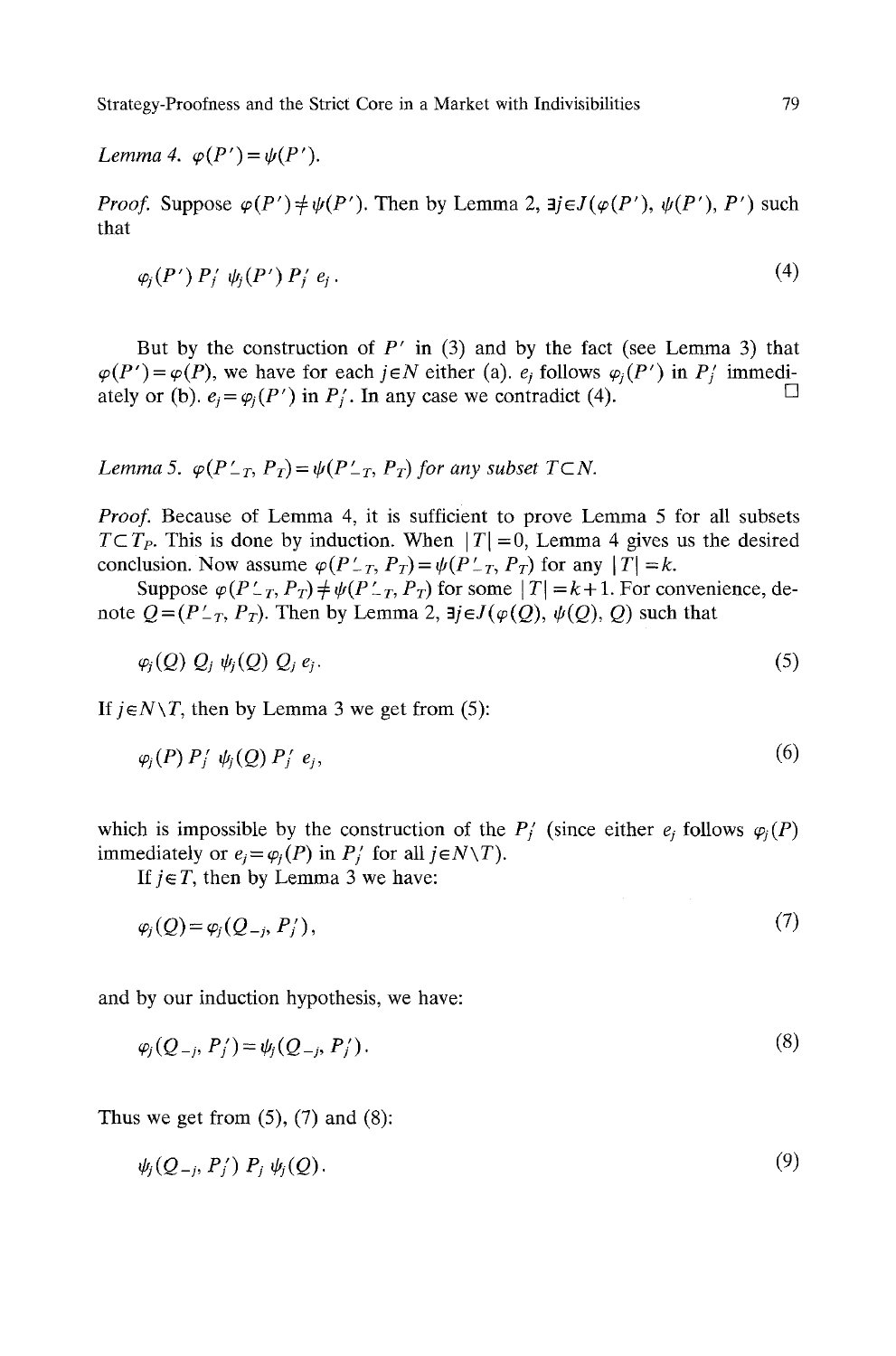Substituting for  $Q$ , we get from  $(9)$ :

$$
\psi_j(P'_{-T}, P_T|P'_j) P_j \psi_j(P'_{-T}, P_T), \qquad (10)
$$

which contradicts that the mechanism  $\psi$  satisfies SP.  $\Box$ 

#### *Proof of Theorem 1:*

The *only if* part of the theorem follows by setting  $T=N$  in Lemma 5.

The *if* part of the theorem is well-known. Since  $\varphi(P) \in SC\epsilon(P)$  for all  $P \in \Omega^n$ , it is clear that  $\varphi$  satisfies IR and PO. Roth (1982) has shown that  $\varphi$  satisfies SP.  $\Box$ 

## **4 Some Remarks**

(1). The property SP is tantamount to the requirement that truth-telling be a dominant strategy Nash Equilibrium (NE) in the game  $\Gamma_{\psi}$  induced by the mechanism  $\psi$ . But in fact, the strict core mechanism  $\Gamma_{\varphi}$  has a stronger property: truth-telling is a dominant strategy *strong* NE.

*Definition 9.* Coalition strategy proofness (CSP). A mechanism  $\phi$  satisfies CSP if for all  $T\subset N$  (with  $T\neq\emptyset$ ), all  $i\in T$ , all  $Q\in\Omega^n$ , all  $P_T\in\Omega^T$ , all  $P_T'\in\Omega^T$ , we have <sup>6</sup>  $\neg \phi_i(Q_{-T}, P'_T)$   $P_i \phi_i(Q_{-T}, P_T)$ .

It was shown by Bird (1984) that  $\varphi$  satisfies CSP. This result, in conjunction with Theorem 1, immediately implies

*Corollary 1.*  $\varphi$  *is the unique mechanism that satisfies IR, PO and CSP.* 

(2). It is worth noting that competitive allocations and stable sets (defined via weak domination) turn out to be equivalent to the strict core (see Postlewaite and Roth (1977) and Wako (1991)). However, the core itself is not equivalent to the strict core and often may contain several allocations (see Shapley and Scarf (1974)).

(3). It is easy to check, via the following examples, that Theorem 1 is "tight".

*Example 1.* Consider a market with  $N = \{1, 2, 3\}$  and  $P_1 = (231)$ ,  $P_2 = (132)$ ,  $P_3=(13 2)$ . Then both  $\varphi(P)=(21 3)$  and  $\psi(P)=(23 1)$  satisfy IR and PO at P. Define  $\psi$  on  $\Omega^3$  by  $\psi(P) = (231)$ ;  $\psi(Q) = \varphi(Q)$  for all  $Q \in \Omega^3 \setminus \{P\}$ . Now  $\psi$  satisfies IR and PO but not SP.

80

 $6$  Recall  $-T:= N \setminus T$ .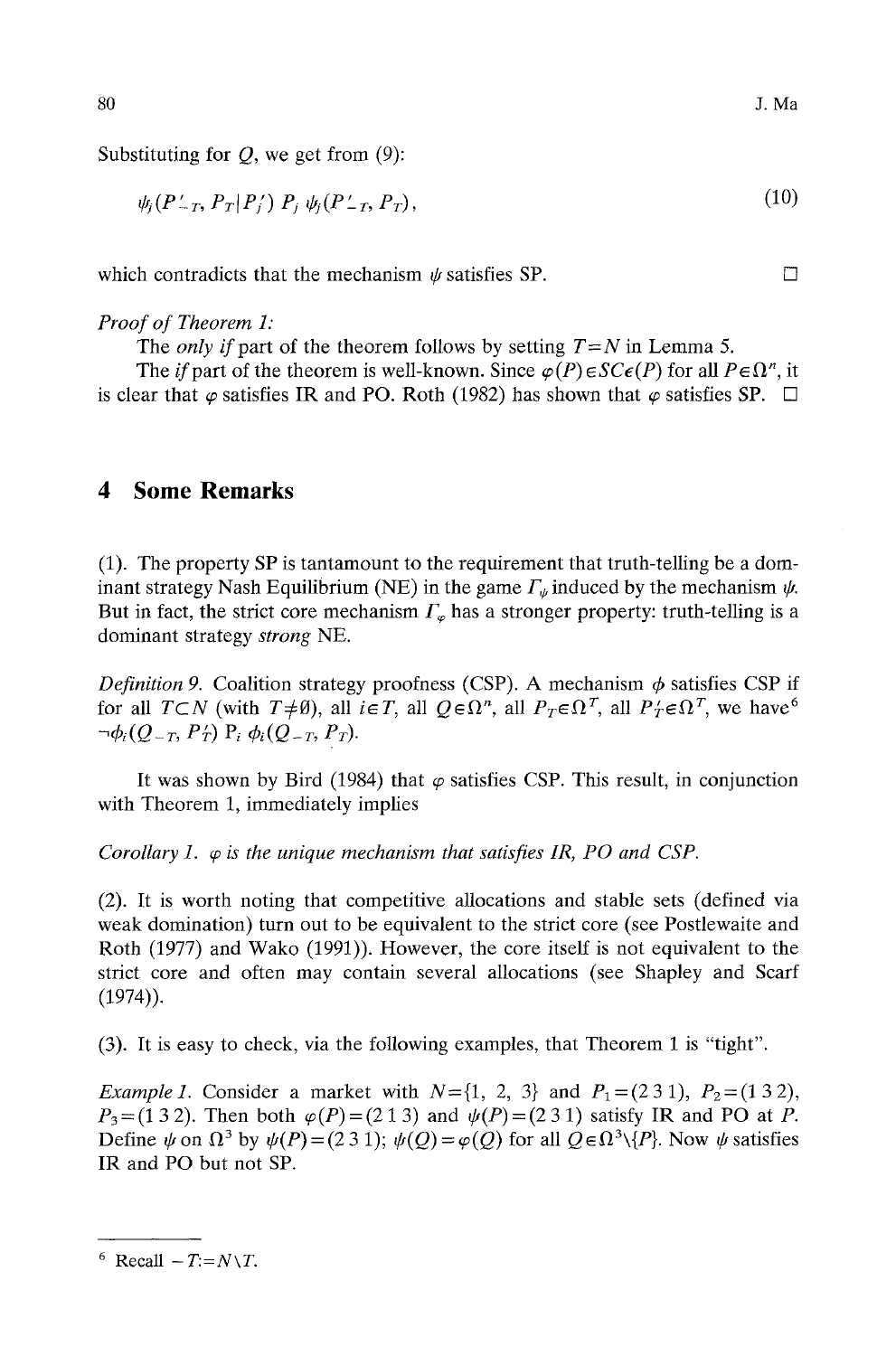Strategy-Proofness and the Strict Core in a Market with Indivisibilities 81

*Example 2.* Consider the mechanism in which each trader is assigned his initial endowment. Clearly this mechanism satisfies IR and SP, but not PO.

*Example 3.* Consider a market with  $N = \{1, 2\}$  and the mechanism in which trader 1 is always assigned the house he likes most. This mechanism satisfies PO and SP. But at the profile given by  $P_1 = (2\ 1)$  and  $P_2 = (2\ 1)$ , it is different from  $\varphi$  and does not satisfy IR.

### **5 Extensions**

Let  $\Omega_*$  be the set of all *weak* preferences on N. Thus an element in  $\Omega_*$  is a ranking of houses in  $N$  as before, except that we allow also for indifferences. Suppose  $Q_i \in \Omega_*$  is a weak preference for trader *i*. Then  $Q_i$  induces a strict preference  $P(Q_i)$ and an indifference  $I(Q_i)$  in the standard manner  $(jP(Q_i)k$  if  $jQ_i k$  and  $\neg kQ_i j$ ; and  $iI(Q_i)$ *k* if  $jQ_i$ *k* and  $kQ_i$ *j*).

Let  $\Omega_I = \{Q \in \Omega^N : S C \in (Q) \neq \emptyset\}$ . We now consider the possibility that, to each market  $Q \in \Omega_I$ , there might correspond a nonempty set of allocations in  $\Omega$ . To this end, we make:

*Definition 10.* A correspondence mechanism is a map from  $\Omega$ <sub>*I*</sub> to  $2^{\Omega} \setminus \{\emptyset\}$ .

*Definition 11.* A correspondence mechanism  $F$  is a strict core correspondence mechanism if, for any Q in  $\Omega_i$ ,  $F(Q) \subset SC \epsilon(Q)$ .

*Notation:* Denote the set of all strict core correspondence mechanisms by *SCM.* 

*Definition 12.* Let F be a correspondence mechanism. Then  $\Omega_I \rightarrow \Omega$  is called a selection from F if  $f(Q) \in F(Q)$  for all  $Q \in \Omega$ .

*Definition 13.* A correspondence mechanism F satisfies IR, PO and SP if each selection  $f$  from  $F$  satisfies IR, PO and SP.

*Notation:* Denote the set of all correspondence mechanisms which satisfy IR, PO and SP by  $\Xi$ .

Any strict core mechanism i.e. any  $F \in \mathcal{SCM}$ , clearly satisfies IR and PO. Furthermore by Wako's result (Theorem 3 in Appendix) and the work of Roth (1982) and Bird (1984), it is easy to see that  $F$  satisfies SP (and indeed CSP). In the spirit of Theorem 1 (the only if part) we will show the converse.

*Theorem 2. A correspondence mechanism F satisfies IR, PO and SP (or CSP) if*  and only if  $F \in \text{SCM}$ .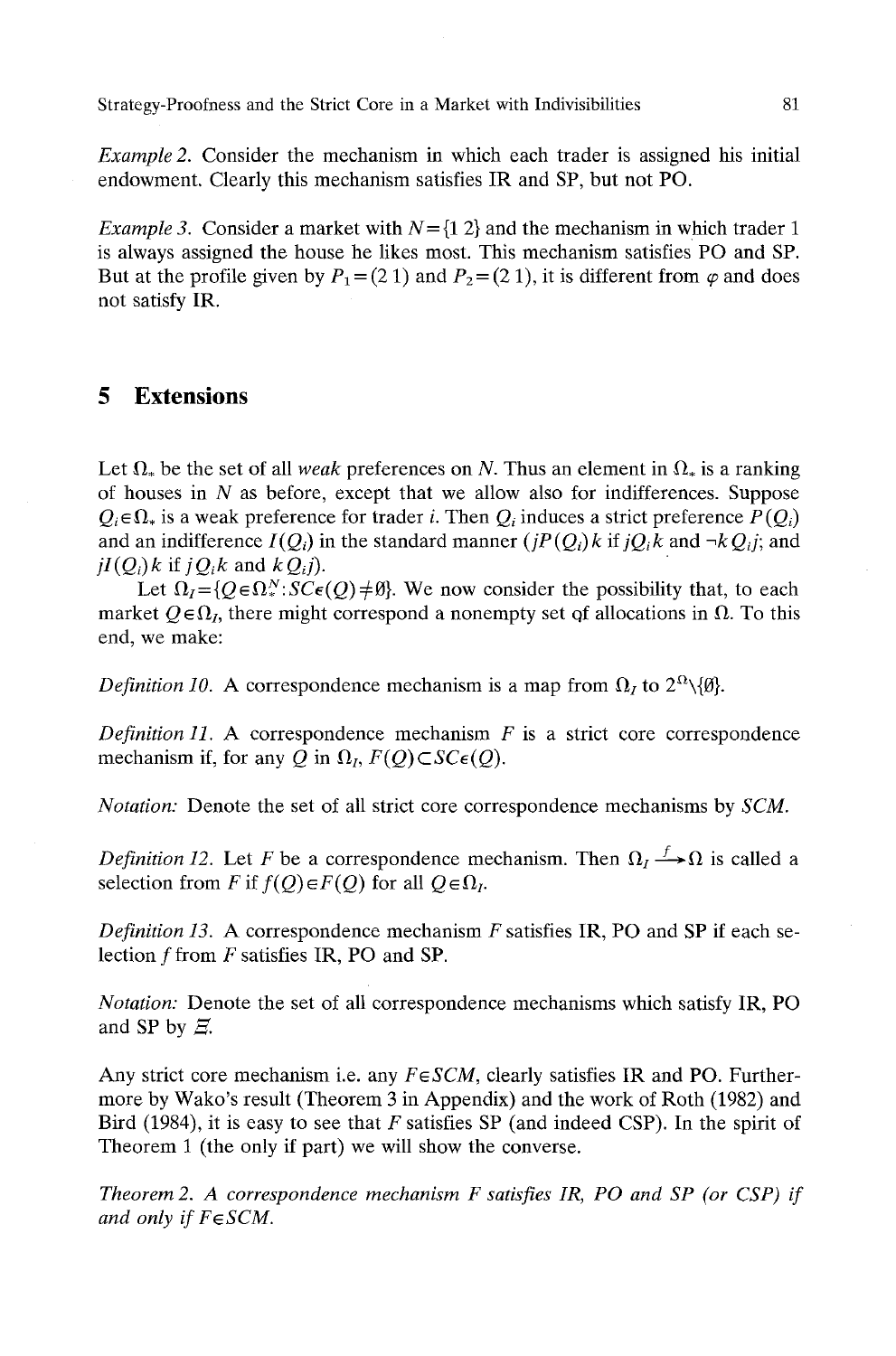The following two lemmas will be useful in the proof of Theorem 2.

*Lemma 7. Let*  $Q = (Q_1, Q_2, ..., Q_n) \in \Omega_I$  and  $x \in SC \epsilon(Q)$ .  $x_i I(Q_i)y_i$  for all i $\in N$  im*plies*  $y \in SC \epsilon(Q)$ .

*Proof.* Trivial. □

*Lemma 8.*  $\forall Q \in \Omega$ ,  $\forall F \in \Xi$  and  $\forall f, g \in F(Q)$ ,  $f_iI(Q_i)g_i$  for all  $i \in N$ .

*Proof.* Implicit in the proof of Theorem 1.

*Proof of Theorem 2.* Let  $F \in \mathbb{H}$ . By Lemma 8, we have  $f_i I(Q_i) g_i$  for all  $i \in N$ , all  $Q \in \Omega^I$  and all  $f, g \in F(Q)$ . If either  $f \in SC \in (Q)$  or  $g \in SC \in (Q)$ , then  $F \in SCM$  by Lemma 7. Thus assume that both f and g are not in the strict core  $SC\varepsilon(Q)$ . Let h be an allocation in the strict core  $SC\epsilon(Q)$ . By Lemmas 2 and 7,  $J(h, f, Q) \neq \emptyset$  (since f satisfies IR and PO), and h is not indifferent to f in the profile  $Q$ . By repeating the proof of Theorem 1, the selection  $f$  can be shown not to satisfy SP at  $Q$ . Thus  $\Xi\subset\text{SCM}$ . As we mentioned before,  $\text{SCM}\subset\Xi$  by the work of Wako (1991), Bird  $(1984)$  and Roth (1982).

*Remark.* Theorem 2 does not apply to the competitive allocation mechanisms since, on  $\Omega$ <sub>*I*</sub>, the set of competitive allocations may strictly include the strict core. Indeed one can find examples with the peculiar feature that some of the competitive allocations are not even PO.

*Example 4.* Let  $N=(123)$ ,  $Q_1=(1=2, 3)$  (i.e. trader 1 is indifferent between houses 1 and 2 but prefers each of them to house 3),  $Q_2 = (3\ 1\ 2)$  and  $Q_3 = (1\ 2\ 3)$ . Consider the two allocations  $x = (231)$  and  $y = (132)$ . Then x is competitive with prices  $\pi_1 = \pi_2 = \pi_3 > 0$ ; and y is competitive with prices  $\pi_1 > \pi_2 = \pi_3 > 0$ . But observe that  $v$  is not PO w.r.t the profile  $O$ .

# **Appendix**

In this appendix, we will give a new and simple proof of a result in Wako (1991), which we have invoked in Section 5.

*Theorem 3* [Wako (1991)].  $x_iI(Q_i)y_i$  for all  $i \in N$ , all  $Q \in \Omega$ , all  $x \in SC \epsilon(Q)$ , all  $y \in SC\epsilon(Q)$ .

*Proof.* Suppose there are two different allocations x and y that are in the strict core  $SC\epsilon(Q)$  at the profile  $Q \epsilon \Omega_I$ , and that x is not indifferent to y in Q. Then  $\exists j \in J(x, y, Q)$  with  $x_j P(Q_j)y_j P(Q_j)e_j$  by Lemma 2. As in the proof of Theorem 1, construct a truncated preference  $Q_i' = (..., x_i, e_i, ...)$ . Let  $Q' = (Q_{-i}, Q_i')$ . Now